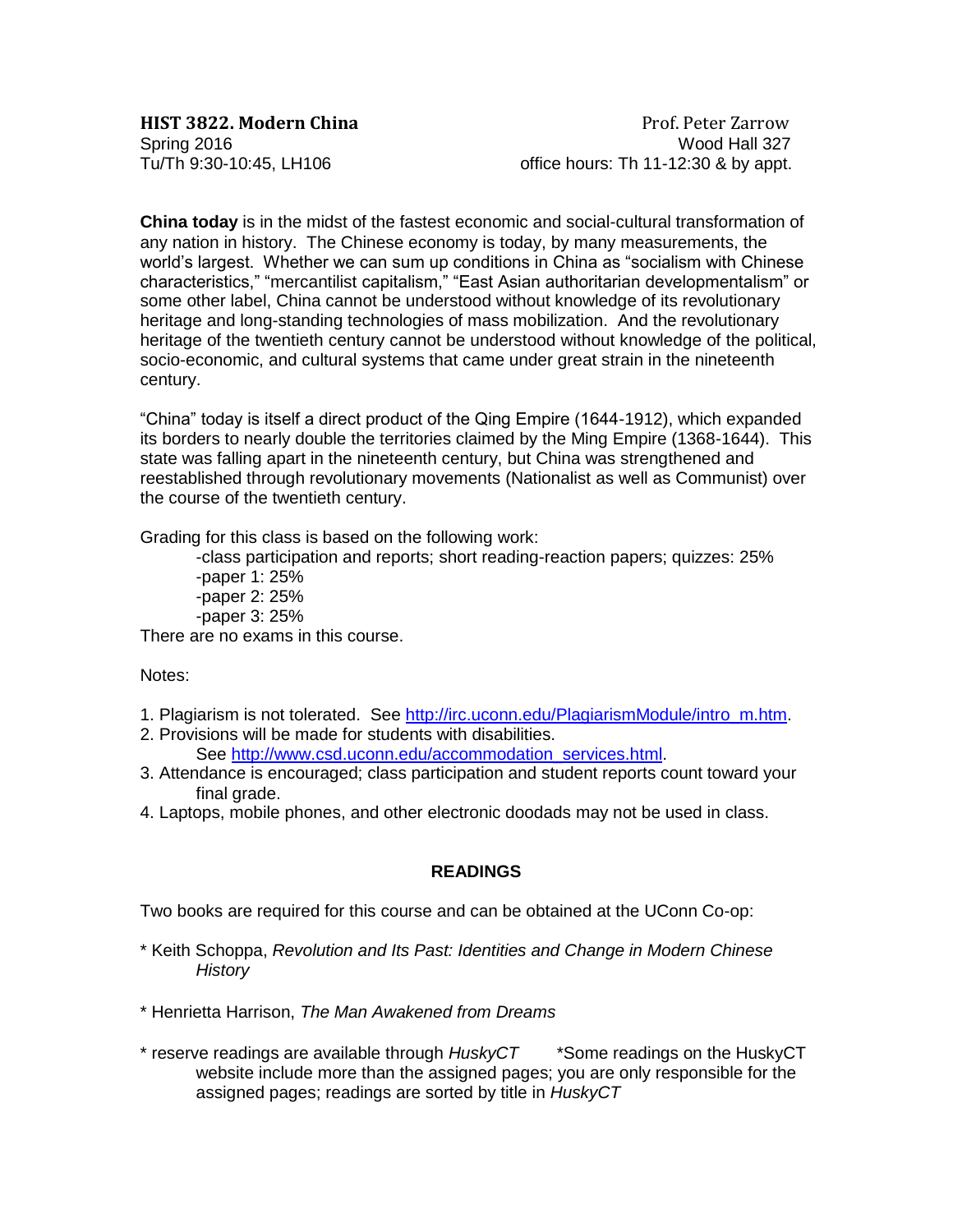## **CLASS SCHEDULE**

# **UNIT I: Overview – 3 weeks**

Jan. 19: Introduction; China today

- Jan. 21: Lecture: Overview 1: imperial polity & geography Discussion: dynastic structure & ethnic identity *Reading*: Schoppa, 1-24.
- Jan. 26: Overview 2: "late imperial China" (the Ming-Qing world) Discussion: Liu Dapeng, Confucianism, the Shanxi economy Harrison, 1-50.

Jan. 28: Overview 3: "domestic unrest and foreign threats": the 19<sup>th</sup> century Discussion: living Confucianism & political reform Harrison, 51-112.

Feb. 2: Overview 4: radicalism and revolution (c. 1900-1949) Discussion: economic & political decline Harrison, 113-170. *\*\*\*paper one due:* analysis of Harrison

Feb. 4: Overview 5: "Communist China" (1949-) Discussion:  $17<sup>th</sup>$  c. critiques of despotism "Chapter XIX: The Late Harvest of Confucian Scholarship"—Huang Tsung-hsi [Huang Zongxi], Wang Fu-chih [Wang Fuzhi], and Ku Yenwu [Gu Yanwu], in *Sources of Chinese Tradition* (1960)*,* vol. 1, pp. 527-557.

## **Unit II: The Qing world through the 19th century – 3 weeks**

Feb. 9: Qing formation, conquest, and consolidation

*Discussion*: dynastic structure & ethnic identity

Schoppa, 25-45.

Group 1: "The Manchu Conquest," in Pei-kai Cheng & Michael Lestz, *The Search for Modern China: A Documentary Collection*, pp. 21-44;

- Group 2: Shi Kefa, in *Voices from the Ming-Qing Cataclysm* (ed. & trans. Lynn Struve), pp. 28-48;
- Group 3: "Ruling"—Emperor K'ang-Hsi [Kangxi], *Emperor of China* (ed. & trans. Jonathan D. Spence) pp. 25-59.

Feb. 11: Structural problems at the end of the  $18<sup>th</sup>$  century

Discussion: everyday life

- Group 1: Hsiao-tung Fei [Fei Xiaotong], "The Chia," *Peasant Life in China*, pp. 27-55;
- Group 2: Francis L.K. Hsu, "Continuing the Incense Smoke," *Under the Ancestors' Shadow*, pp. 75-106;

Group 3: Margery Wolf, "The Village," *The House of Lim*, pp. 10-35.

Feb. 16: The Opium War (1839-42); imperialism Discussion: state breakdown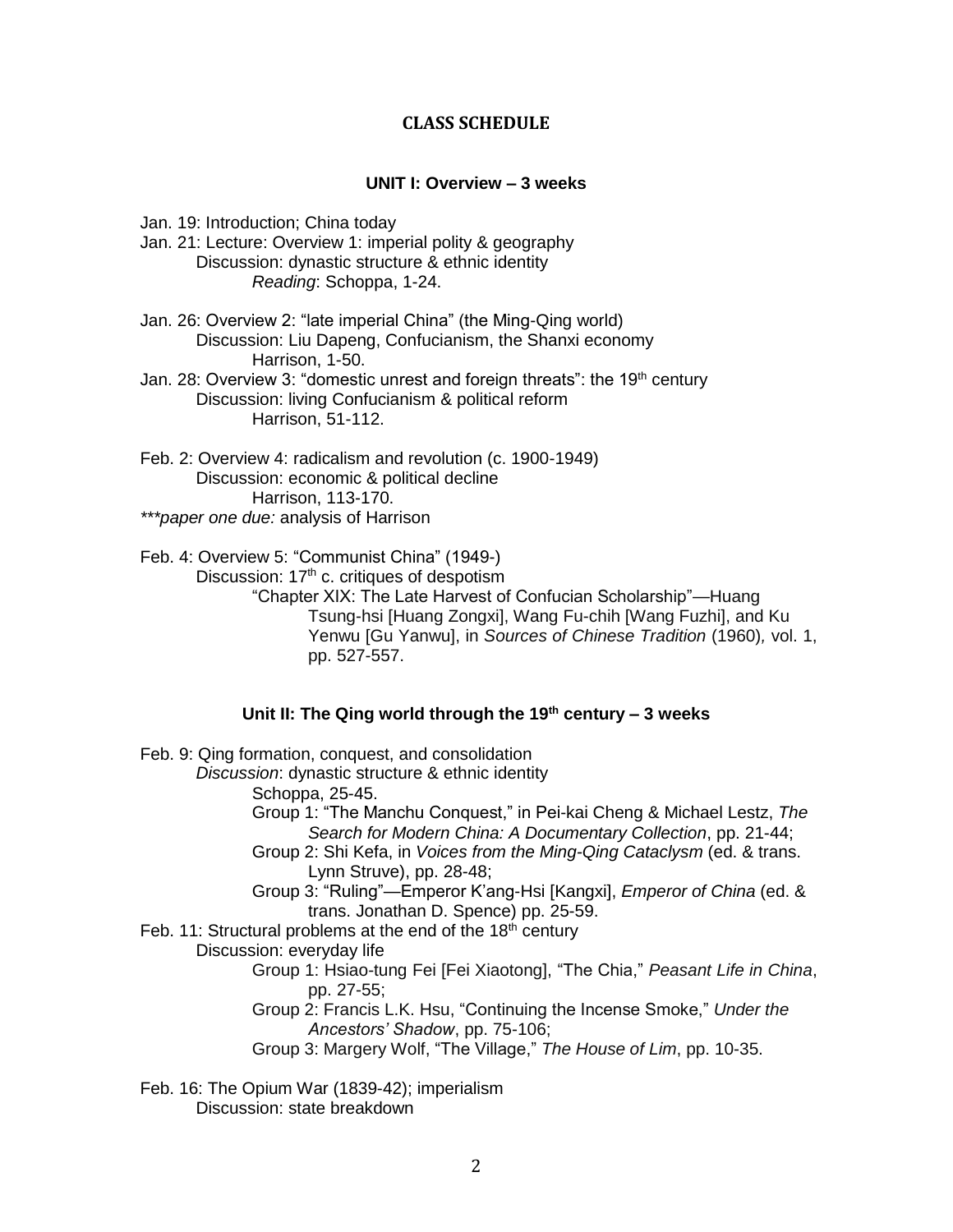Schoppa, 46-65.

- Group 1: "Chapter 28: Chinese Statecraft and the Opening of China to the West"—Chen Hongmou, in *Sources of Chinese Tradition* (2000), vol. 2, pp. 155-168;
- Group 2: James M. Polachek, "The Politics of Opium Suppression," *The Inner Opium War*, pp. 101-124;
- Group 3: Frederic Wakeman Jr., "The San-yuan-li Incident," *Strangers at the Gate,* pp. 11-41.

Feb. 18: The Taiping Rebellion and domestic unrest

Discussion: mid-19<sup>th</sup> century crises

Schoppa, 65-85.

- Group 1: "The Taiping Imperial Declaration," in *The Taiping Rebellion: History and Documents* (eds. F. Michael et al.), vol. 2, pp. 24-33;
- Group 2: "The Trimetrical Classic," in *The Taiping Rebellion*, vol. 2, pp. 151-161;
- Group 3: "The Land System," in *The Taiping Rebellion*, vol. 2, pp. 309- 320.

Feb. 23: The Tongzhi Restoration and reforms

Discussion: late Qing reformism

Schoppa, 86-105.

- Group 1: Paul A. Cohen, "Prologue Virtue and Power," *Between Tradition and Modernity*, pp. 87-109;
- Group 2: Benjamin Schwartz, "Declaration of Principles," *In Search of Wealth and Power*, pp. 42-67;

Group 3: Hao Chang, "The New Citizen," *Liang Ch'i-ch'ao* [Liang Qichao] *and Intellectual Transition,* pp. 149-167.

Feb. 25: Reform, reaction, revolt, and return to reform: 1898-1901

Discussion: reformism, utopianism, and the search for meaning Schoppa, 106-124.

Group 1: Kang Youwei, "Abolishing National Boundaries," *Ta T'ung Shu*  [Datong shu], (trans. Laurence G. Thompson), pp. 79-104;

Group 2: T'an Ssu-t'ung [Tan Sitong], "Part Two," *An Exposition of Benevolence* (trans. Chan Sin-wai), pp. 153-176.

Group 3: "Reform Edict"/"Liang Qichao," in *Sources of Chinese Tradition*  (2000)*,* vol. 2, pp. 284-302.

### **Unit III: The Republic of China: 4 weeks**

Mar. 1: The 1911 Revolution: nationalism and republicanism Discussion: fall of the Qing Schoppa, 125-142. Group 1: Tsou Jung [Zou Rong], *The Revolutionary Army* (trans. John Lust), pp. 58-98 (you don't have to read all the notes); Group 2: Zhang Kaiyuan, "The Slogan 'Expel the Manchus'," in *The 1911 Revolution in China* (eds. Etō & Schiffrin), pp. 33-48; Group 3: Peter Zarrow, "Ideas and Ideals," *China in War and Revolution*, pp. 53-74. Mar. 3: NO CLASS (work on papers)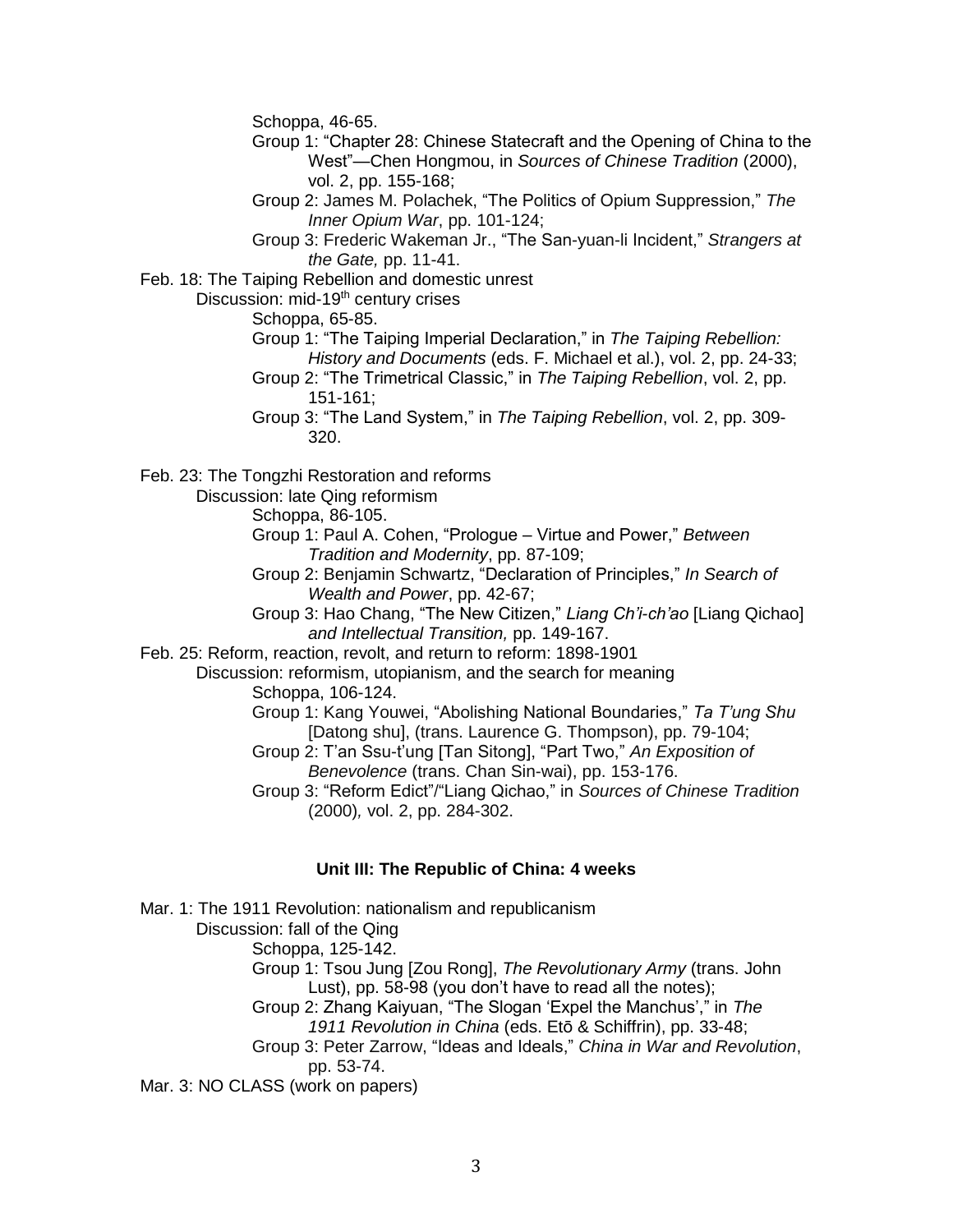Mar. 8: Establishing a Republic: politicization & warlordism Discussion: the nature of the 1911 Revolution Schoppa, 143-161. \*\*\**paper two due:* The 1911 Revolution

Mar. 10: New Culture, May Fourth

Discussion: Lu Xun's fictional world

Schoppa, 162-180.

- Group 1: Lu Xun, "Diary of a Madman," *Diary of a Madman and Other Stories* (trans. William A. Lyell), pp. 29-41;
- Group 2: Lu Xun, "Medicine," *Diary of a Madman and Other Stories*, pp. 49-58;
- Group 3: Lu Hsun (Lu Xun), "The True Story of Ah Q," *Selected Works of Lu Hsun* (trans. Yang Hsien-yi & Gladys Yang), pp. 65-112.

*\*\*\*March 13-20 Spring break\*\*\**

Mar. 22: The Comintern, Nationalists (GMD) & Communists (CCP) Discussion: women in the first half of the  $20<sup>th</sup>$  century

Schoppa, 181-200.

Group 1: He-Yin Zhen, "On the Question of Women's Liberation," in *The Birth of Chinese Feminism* (eds. Lydia Liu et al.), pp. 53-71; Group 2: Ding Ling, "Miss Sophia's Diary," in *I Myself Am a Woman*

(trans. Tani Barlow), pp. 49-81;

Group 3: Xiao Hong, "Abandoned Child," in *Writing Women* (eds. Amy Dooling and Kristina Torgeson), pp. 343-361.

Mar. 24: The Nanjing Decade

Discussion: regime legitimation and cultural ferment

Schoppa, 201-220.

- Group 1: "Sun Yat-sen…," in *Sources of Chinese Tradition* (1960)*,* vol. 1, pp. 105-124;
- Group 2: "Democracy or Absolutism," in *Sources of Chinese Tradition*  (1960)*,* vol. 1, pp. 124-144;

Group 3: Frederic Wakeman, Jr., "A Revisionist View of the Nanjing Decade: Confucian Fascism," *The China Quarterly* no. 150 (June 1997), pp. 395-432.

Mar. 29: Survival of the CCP; coming of war

Discussion: left-wing fiction 1930-1950

Schoppa, 241-259.

Group 1: "Spring Silkworms" (by Mao Dun), in *Chinese Civilization and Society* (ed. Patricia Ebrey), pp. 309-320;

Group 2: Ting Ling [Ding Ling], "When I was in Hsia Village", *Modern Chinese Stories* (eds. Joseph Lau et al.)*,* pp. 266-278;

Group 3: Chao Shu-li [Zhao Shuli], "Chao Shu-li – Lucky," *Modern Chinese Stories,* pp. 323-333.

Mar. 31: Sino-Japanese War

Discussion: Maoism and revolution Schoppa, 260-286. Group 1: Edgar Snow, "Part IV," *Red Star over China*, pp. 129-162;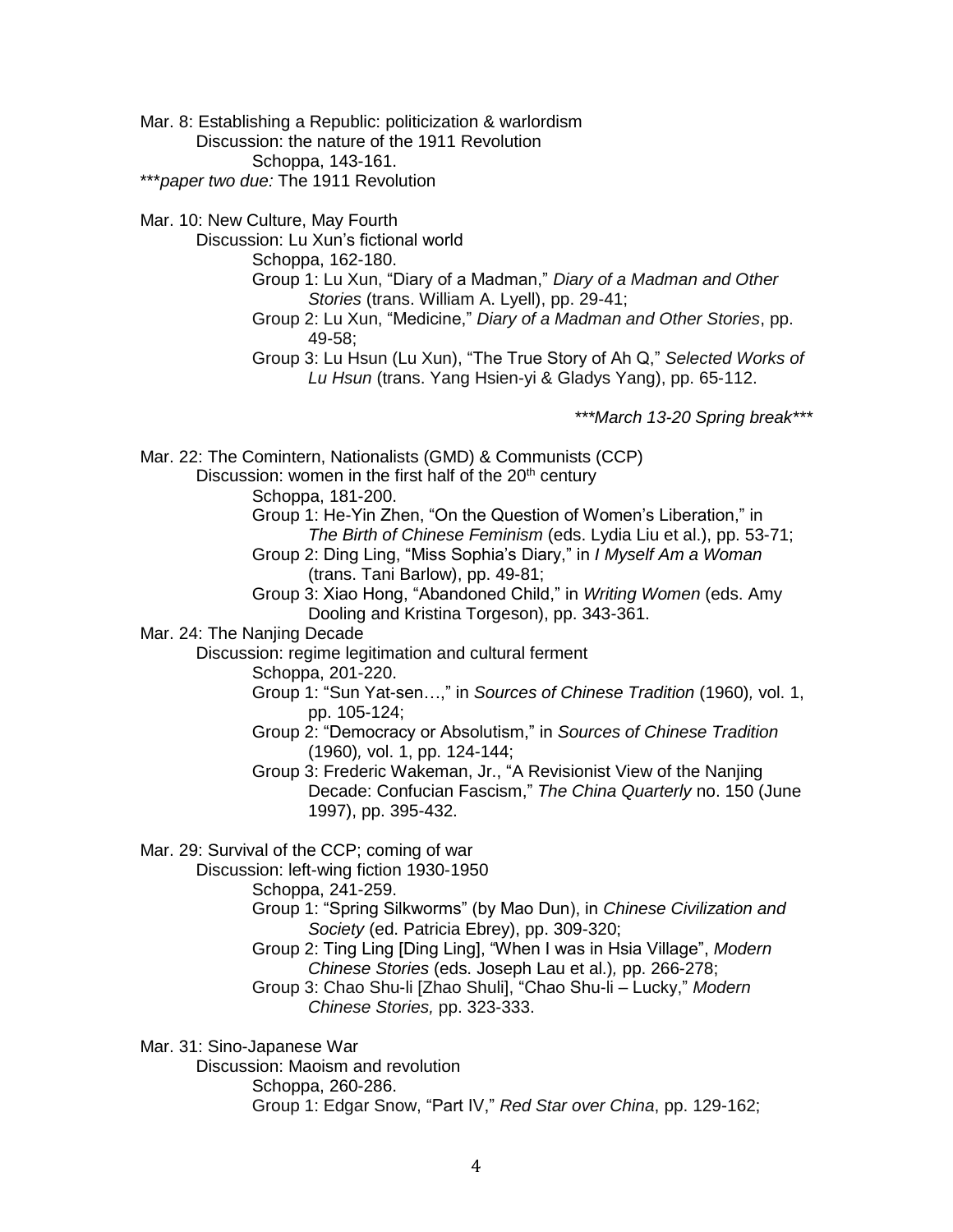Group 2: Mao Zedong, "Report on an Investigation…Hunan," in *Selected Works of Mao Tse-tung*, vol. 1, pp. 23-59;

Group 3: Mao Zedong, "On New Democracy," in *Selected Works of Mao Tse-tung*, vol. 2, pp. 339-360.

### **Unit IV: The People's Republic of China (4 weeks)**

April 5: The triumph of the CCP

Discussion: stories of land reform (Western reportage) Schoppa 286-304. Group 1: William Hinton, "Dig Out the Rotten Root," *Fanshen*, pp.128-156; Group 2: Isabel and David Crook, "Ten Mile Inn Takes Its Stand," *Revolution in Chinese Village*, pp. 40-55; Group 3: Edward Friedman et al., "Silent Revolution, Sound of Terror," *Chinese Village, Socialist State*, pp. 80-110. Apr. 7: Establishing the PRC Discussion: control and collectivization Schoppa, 305-325. Group 1: Maurice Meisner, "The Cities," *Mao's China and After*, pp. 84-99; Group 2: Gail Hershatter, *The Gender of Memory*, pp. 65-95; Group 3: "A Foot of Mud and a Pile of Shit," in *Mao's People* (ed. B. Michael Frolic), pp. 23-41. Apr. 12: Continuing the revolution (1: Great Leap Forward) Discussion: Maoism in charge Schoppa, 326-345. Group 1: Mao Zedong, "On the Ten Great Relationships," in *Chairman Mao Talks to the People* (ed. Stuard Schram), pp. 61-83; Group 2: Mao Zedong, "On the Correct Handling of Contradictions...", in *The Secret Speeches of Chairman Mao* (eds. R. MacFarquhar et al.), pp. 131-153; Group 3: Mao Zedong, "Talks at the Beidaihe Conference," in *The Secret Speeches of Chairman Mao*, pp. 397-419. Apr. 14: Continuing the revolution (2: The Cultural Revolution) Discussion: CR memoirs Schoppa, 346-364. Group 1: Gao Yuan, "Smashing the Four Olds*," Born Red*, pp. 85-99; Group 2: Liang Heng, "Are You a Bloodsucker?" *Son of the Revolution*, pp. 40-60; Group 3: Yue Daiyun, "Unleashing the Violence," *To the Storm*, pp. 151-166. Apr. 19: "Dengist reforms" Discussion: dilemmas of modernization Schoppa, 365-389. Group 1: Paul A. Cohen, "The Post-Mao Reforms in Historical Perspective," *Journal of Asian Studies* vol. 47, no. 3 (Aug. 1988),

- pp. 518-540;
- Group 2: Tang Tsou, "Political Change and Reform," *The Cultural Revolution and Post-Mao Reforms,* pp. 219-249;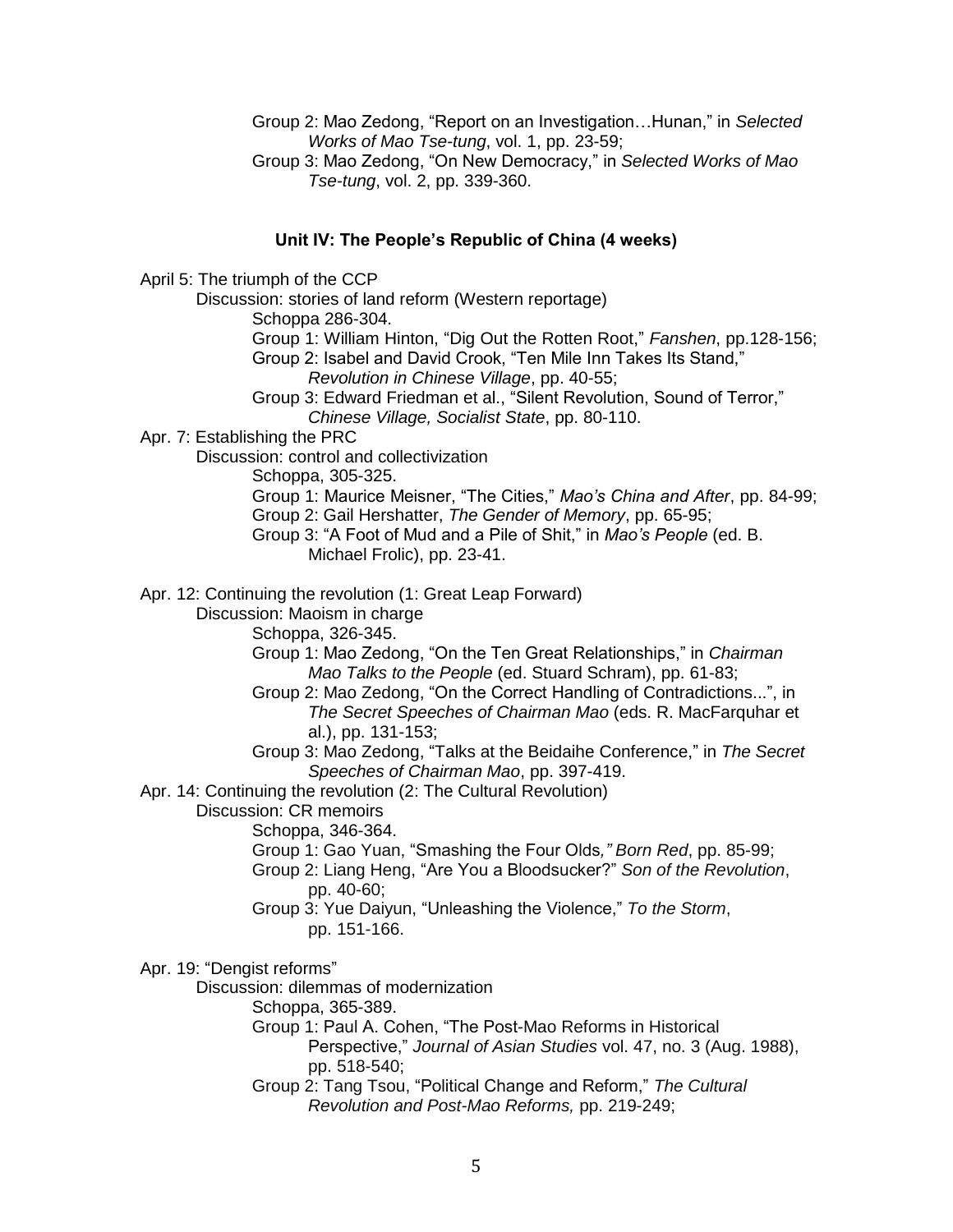Group 3: Jeffrey Wasserstrom, "1. Burgers…," *China's Brave New World*, pp. 3-27. Apr. 21: The democratic movement and economic rise Discussion: democratic voices Schoppa, 390-416 & 440-446. Group 1: Wei Jingsheng, "Human Rights…" in *The Chinese Human Rights Reader* (eds. S. Angle & M Svensson), pp. 253-262; Group 2: Fang Lizhi, "Interview," in *Seeds of Fire* (G. Barmé & John Minford), pp. 329-340; Group 3: Ren Wanding, "Reflections," in *Voices from Tiananmen Square*  (eds. Mok Chiu Yu & J. Frank Harrison), pp. 47-53. Apr. 26: Taiwan and the "Sinophone world" Discussion: Taiwan, Taiwanese identity, Chinese identity Schoppa, 417-439. Group 1: Johnna Menzel Meskill, "Brave New World," *A Chinese Pioneer Family,* pp. 38-55; Group 2: Yih-Jye Hwang, "The 2004 Hand-in-Hand Rally in Taiwan," *Nationalism and Ethnic Politics* vol.20, no. 3, (July 2014), pp. 287-308; Group 3: Allen Chun, "Fuck Chineseness," *Boundary 2*, vol. 23, no. 2 (summer 1996), pp. 111-138. Apr. 28: review; contemporary issues *\*\*\*paper three due* 

# **Pronunciation of Chinese names and terms:**

-don't worry about it too much—just do your best;

-Chinese is written in characters, not an alphabet; it is thus necessary to Romanize (alphabetize) these characters (each character represents a monosyllable);

-unfortunately, while most texts today use the standard Hanyu pinyin system of

Romanization, this system is not intuitive for English (or any Western) readers;

furthermore, older texts use older systems and some texts use dialect approximations; -Chinese is also a tonal language, which standard Hanyu pinyin fails to convey;

-in Hanyu pinyin, *approximate* English-sound equivalents are as follows:

 $a = ah$ 

 $i = \rho \rho$ 

 $e = uh$ 

u = usually *oo* (as in hoot); but after **y** ('*yu'*) then like German **ü**ber or French l**u**ne  $c = ts$ 

$$
x = sh
$$
 (softly enunciated); sh = hard sh

$$
q = ch
$$

 $zh = i$ 

—a word that ends in "i" sounds like it ends in *r* (e.g. *zhi* = jir, rhymes with 'sir')

\*\*\*for more:

–this weird *Youtube* does cover the basics[: https://www.youtube.com/watch?v=b9Ayvjy-Dgs](https://www.youtube.com/watch?v=b9Ayvjy-Dgs) –also see the Wikipedia page[: https://en.wikipedia.org/wiki/Pinyin](https://en.wikipedia.org/wiki/Pinyin) –and the wonderful[: http://www.pinyin.info/rules/index.html](http://www.pinyin.info/rules/index.html)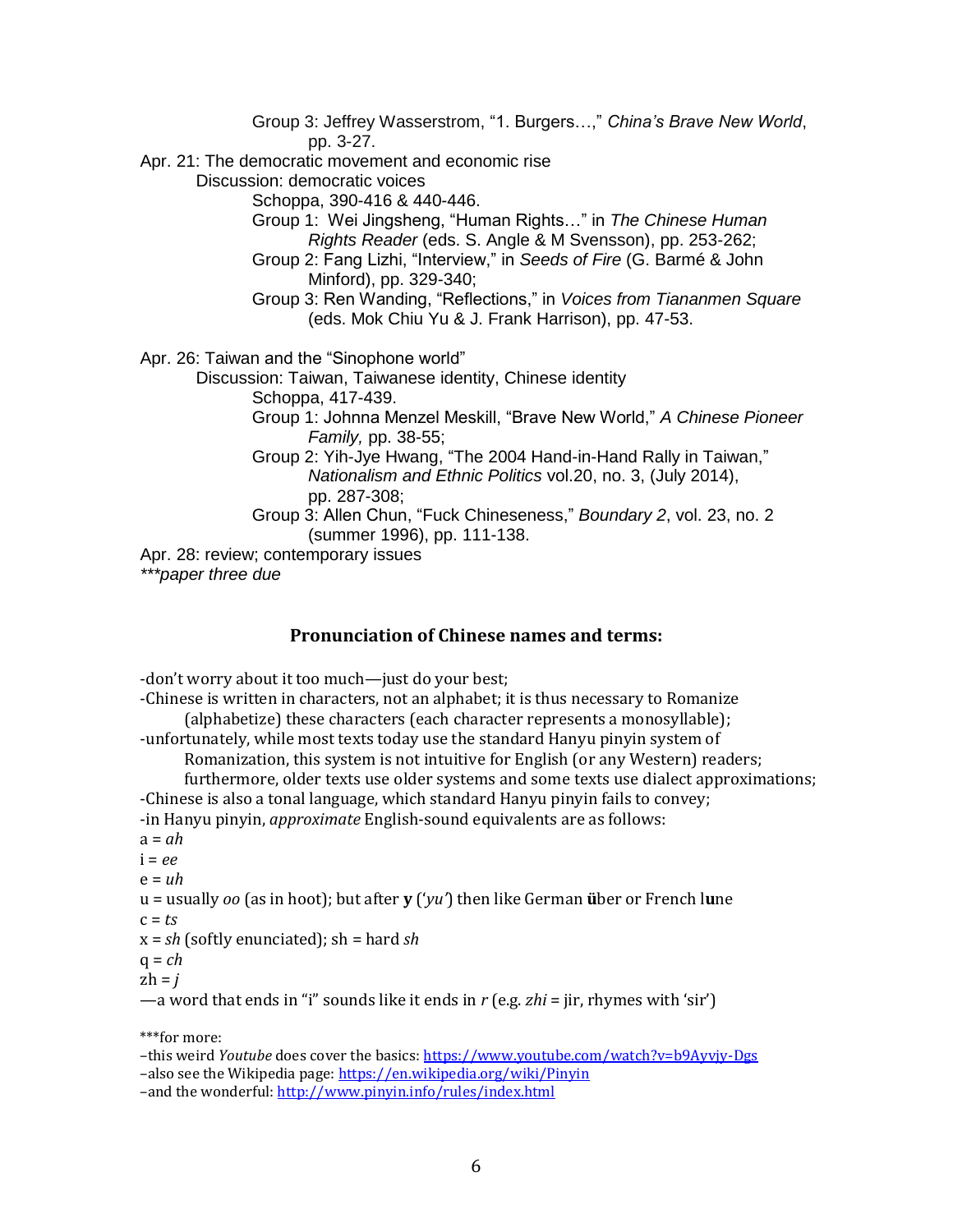### **Recommended further reading***:*

(this list is partial and idiosyncratic; categories are vague, overlapping, and arbitrary) "\*" = simply a text that I particularly like for one reason or another; all are worthwhile red = newer works

1. Qing world/late imperial China:

| Timothy Brook, The Confusions of Pleasure: Commerce and Culture in Ming China                 |
|-----------------------------------------------------------------------------------------------|
| Wm. Theodore de Bary, ed., Self and Society in Ming Thought                                   |
| * Lloyd Eastman, Family, Fields, and Ancestors: Constancy and Change in China's Social and    |
| Economic History, 1550-1949                                                                   |
| Philip C.C. Huang, The Peasant Economy and Social Change in North China                       |
| -----, The Peasant Family and Rural Development in the Yangzi Delta, 1350-1988                |
| Frederic Wakeman, Jr., The Great Enterprise: The Manchu Reconstruction of Imperial Order in   |
| Seventeenth-Century China                                                                     |
| * Philip Kuhn, Soulstealers: The Chinese Sorcery Scare of 1768                                |
| Evelyn S. Rawski, Early Modern China and Northeast Asia                                       |
| Susan Naquin and Evelyn S. Rawski, Chinese Society in the Eighteenth Century                  |
| Kenneth Pomeranz, The Great Divergence: China, Europe, and the Making of the Modern           |
| <b>World Economy</b>                                                                          |
| R. Bin Wong, China Transformed: Historical Change and the Limits of European Experience       |
| Peter C. Perdue, China Marches West: The Qing Conquest of Central Eurasia                     |
| Mark C. Elliott, The Manchu Way: The Eight Banners and Ethnic Identity in Late Imperial       |
| China                                                                                         |
| -----, Emperor Qianlong: Son of Heaven, Man of the World                                      |
| * Jonathan D. Spence, The Death of Woman Wang                                                 |
| -----, Emperor of China: Self-Portrait of K'ang-Hsi                                           |
| -----, Treason by the Book                                                                    |
| Susan Mann, Precious Records: Women in China's Long Eighteenth Century                        |
| Matthew Sommer, Polyandry and Wife-Selling in Qing Dynasty China                              |
| David Johnson, Andrew J. Nathan, and Evelyn S. Rawski, eds., Popular Culture in Late          |
| <b>Imperial China</b>                                                                         |
| Evelyn S. Rawski, The Last Emperors: A Social History of Qing Imperial Institutions           |
| Pamela Crossley, A Translucent Mirror: History and Identity in Qing Imperial Ideology         |
| Benjamin A. Elman, From Philosophy to Philology: Intellectual and Social Aspects of Change in |
| Late Imperial China                                                                           |
| -----, A Cultural History of Civil Examinations in Late Imperial China                        |
| James A. Cook et al., eds., Visualizing Modern China                                          |
| William T. Rowe, Saving the World: Chen Hongmou and Elite Consciousness in Eighteenth-        |
| Century China                                                                                 |
| -----, Hankow: Commerce and Society in a Chinese City, 1796-1889                              |
| -----, Hankow: Conflict and Community in a Chinese City, 1796-1895                            |
| Susan Naquin, Peking: Temples and City Life, 1400-1900                                        |
|                                                                                               |
| 2A. 19th century China (and sometimes beyond)                                                 |
|                                                                                               |

Kung-chuan Hsiao, *Rural China: Imperial Control in the Nineteenth Century* \* Mary Clabaugh Wright, *The Last Stand of Chinese Conservatism*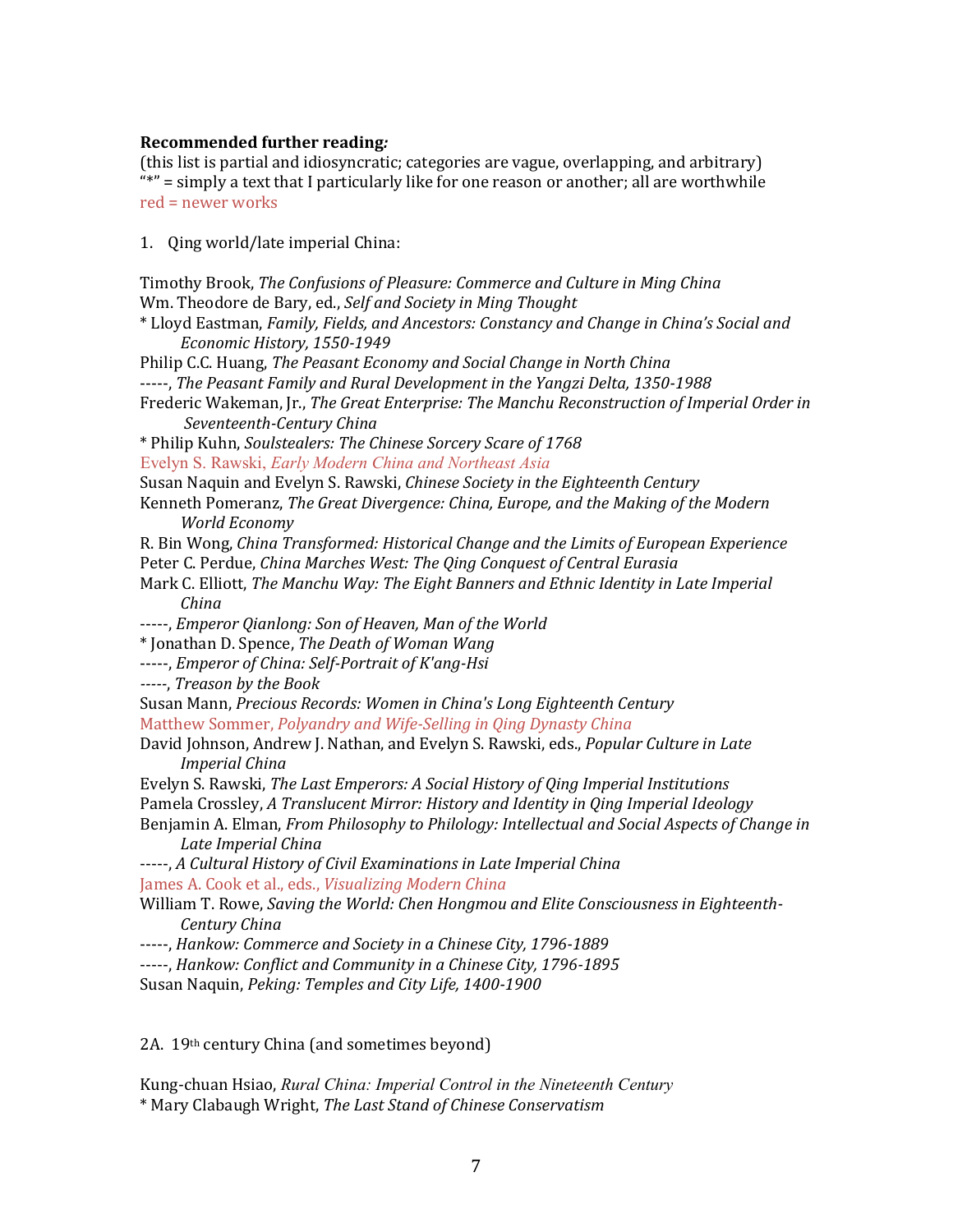Frederic Wakeman, Jr., *Strangers at the Gate: Social Disorder in South China, 1839-1861* Arthur Waley, *The Opium War through Chinese Eyes*

Philip A. Kuhn, *Rebellion and its Enemies in Late Imperial China: Militarization and Social Structure, 1796-1864*

-----, *Origins of the Modern Chinese State*

Jane Kate Leonard, *Controlling from Afar: The Daoguang Emperor's Management of the Grand Canal Crisis, 1824-1826*

Jonathan Spence, *God's Chinese Son: The Taiping Heavenly Kingdom of Hong Xiuquan*

Tobie Meyer-Fong, *What Remains: Coming to Terms with Civil War in 19th Century China Hardcover* 

James L. Hevia, *English Lessons: The Pedagogy of Imperialism in Nineteenth-Century China* \* Elizabeth J. Perry, *Rebels and Revolutionaries in North China, 1845-1945*

Kathryn Bernhardt, *Rent, Taxes, and Peasant Resistance: The Lower Yangzi Region, 1840- 1950*

James Hevia, *English Lessons: The Pedagogy of Imperialism in Nineteenth-Century China*

James Polachek, *The Inner Opium War*

Stephen Platt, *Autumn in the Heavenly Kingdom*

\* Joseph Esherick, *The Origins of the Boxer Uprising*

S. C. M. Paine, *The Sino-Japanese War of 1894-1895: Perceptions, Power and Primacy*

Rebecca E. Karl and Peter Zarrow, eds., *Rethinking the 1898 Reform Period: Political and Cultural Change in Late Qing China*

Paul A. Cohen, *History in Three Keys: The Boxers as Event, Experience, and Myth*

Mary Backus Rankin, *Elite Activism and Political Transformation in China: Zhejiang Province, 1865-1911*

Wen-hsin Yeh, *Shanghai Splendor: Economic Sentiments and the Making of Modern China, 1843-1949*

Li Chen, *Chinese Law in Imperial Eyes*

Shellen Xiao Wu, *Empires of Coal*

Meng Yue, *Shanghai and the Edges of Empires*

2B. circa 20th century as a whole

Stephen R. Halsey, *Quest for Power*

Ramon Myers, *The Chinese Peasant Economy: Agricultural Development in Hopei and Shantung, 1890-1949 (Harvard University Press, 1970)*

Loren Brandt, *Commercialization and Agricultural Development in Central and Eastern China: 1870-1937*

Justin M. Jacobs, *Xinjiang and the Modern Chinese State* 

David Faure, *Rural Economy of Pre-Liberation China: Trade Expansion and Peasant* 

*Livelihood in Jiangsu and Guangdong, 1870 to 1937*

Jeffrey N. Wasserstrom, *Global Shanghai, 1850-2010*

Timothy Cheek, *The Intellectual in Modern Chinese History*

### 3. 1900-1949

3a) background and 1911 Revolution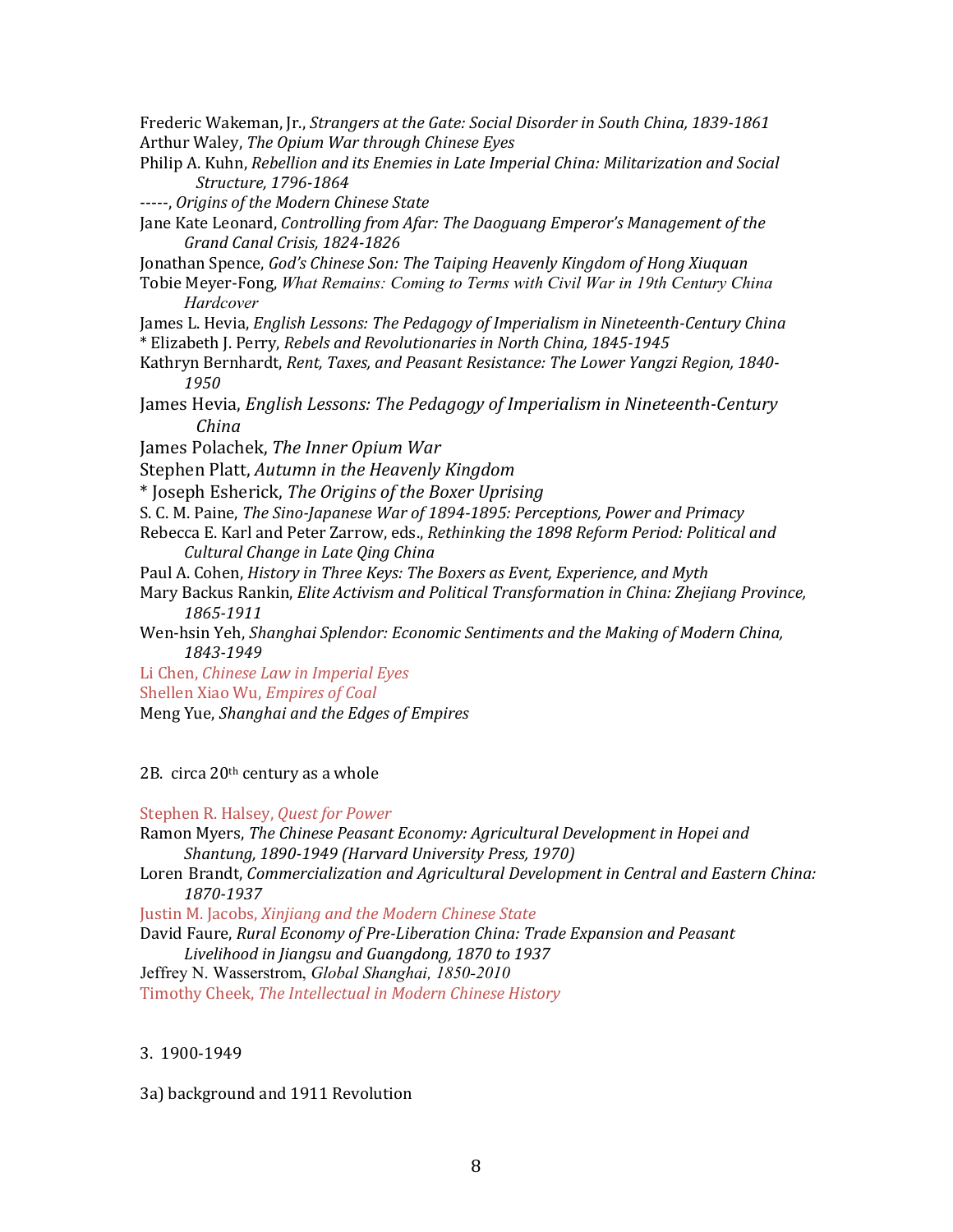Jonathan Spence, *The Gate of Heavenly Peace: The Chinese and Their Revolution, 1895-1980* Joseph R. Levenson, *Confucian China and Its Modern Fate: A Trilogy*

Joan Judge, *Print and Politics: 'Shibao' and the Culture of Reform in Late Qing China*

\* Benjamin Schwartz, *In Search of Wealth and Power: Yen Fu and the West*

Paul A. Cohen, *Between Tradition and Modernity: Wang Tʻao and Reform in Late Chʻing China* -----, *History in Three Keys: The Boxers as Event, Experience, and Myth*

Mary Wright, ed., *China in Revolution: The First Phase, 1900-1913*

\* Joseph Esherick, *Reform and Revolution in China: The 1911 Revolution in Hunan and Hubei*

\* Edward J. M. Rhoads, *Manchus and Han: Ethnic Relations and Political Power in Late Ch'ing and Early Republican China, 1861–1928*

Michael Gasster, *Chinese Intellectuals and the Revolution of 1911: The Birth of Modern Chinese Radicalism*

Mary Backus Rankin, *Early Chinese Revolutionaries: Radical Intellectuals in Shanghai and Chekiang, 1902-1911*

Peter Zarrow, *China in War and Revolution 1895-1949*

-----, *Anarchism and Chinese Political Culture*

Marie-Claire Bergère, *Sun Yat-sen*

Rebecca Karl, *Staging the World: Chinese Nationalism at the Turn of the Twentieth Century*

\* Henrietta Harrison, *The Man Awakened from Dreams: One Man's Life in a North China Village, 1857-1942*

3b) Republican/Nationalist period (to 1930s)

Rana Mitter, *A Bitter Revolution: China's Struggle with the Modern World*

\* Henrietta Harrison, *The Making of the Republican Citizen: Political Ceremonies and Symbols in China, 1911-1929*

Bryna Goodman, *Native Place, City, and Nation: Regional Networks and Identities in Shanghai, 1853-1937* 

Marie-Claire Bergère, *The Golden Age of the Chinese Bourgeoisie, 1911-1937*

\* Prasenjit Duara, *Culture, Power, and the State: Rural North China, 1900-1942* 

-----, *Rescuing History From the Nation: Questioning Narratives of Modern China* Arif Dirlik, *Anarchism in the Chinese Revolution*

Frank Dikötter, *Things Modern: Material Culture and Everyday Life in China*

Sally Borthwick, *Education and Social Change in China: The Beginning of the Modern Era*

Robert Culp, *Articulating Citizenship: Civic Education and Student Politics in Southeastern China, 1912-1940*

Julia C. Strauss, *Strong Institutions in Weak Polities: State Building in Republican China* Jerome B. Grieder, *Intellectuals and the State in Modern China*

Joseph W. Esherick, *Remaking the Chinese City: Modernity and National Identity, 1900-1950*

\* David Strand, *Rickshaw Beijing: City People and Politics in the 1920s* 

Madeleine Yue Dong, *Republican Beijing: The City and its Histories*

Janet Y. Chen, *Guilty of Indigence: The Urban Poor in China, 1900-1953*

Ruth Rogaski, *Hygienic Modernity: Meanings of Health and Disease in Treaty-Port China* Christopher Rea, *The Age of Irreverence*

3c) warlordism; rise of Nationalists; May Fourth movement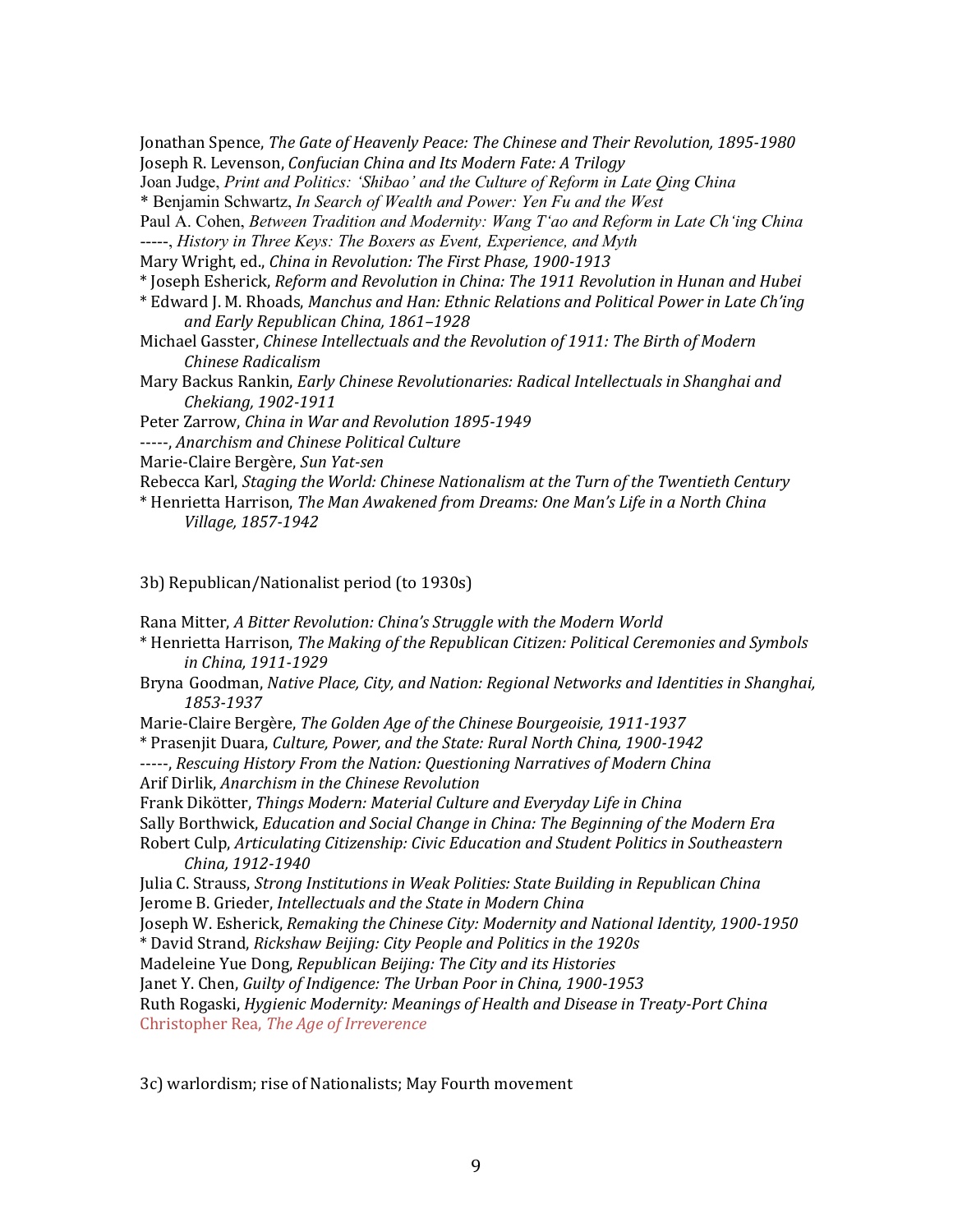Edward W. McCord, *The Power of the Gun: The Emergence of Modern Chinese Warlordism* Hsi-sheng Ch'i, *Warlord Politics in China, 1916-1928*

Tse-tsung Chow, *The May Fourth Movement: Intellectual Revolution in Modern China* 

- \* Vera Schwarcz, *The Chinese Enlightenment: Intellectuals and the Legacy of the May Fourth Movement of 1919*
- Yüsheng Lin, *The Crisis of Chinese Consciousness: Radical Anti-traditionalism in the May Fourth Er*a

Jeffrey Wasserstrom, *Student Protests in Twentieth-Century China: The View from Shanghai* Timothy B. Weston, *The Power of Position: Beijing University, Intellectuals, and Chinese*

*Political Culture, 1898-1929*

\* John Fitzgerald, *Awakening China: Politics, Culture, and Class in the Nationalist Revolution* Lloyd Eastman, *The Abortive Revolution: China under Nationalist Rule, 1927-1937*

\* Elizabeth J. Perry, *Shanghai on Strike: The Politics of Chinese Labor* -----, *Patrolling the Revolution: Worker Militias, Citizenship, and the Modern Chinese State*

```
Frederic Wakeman Jr., Policing Shanghai, 1927-1937
```
-----, *The Shanghai Badlands: Wartime Terrorism and Urban Crime, 1937-1941* Gail Hershatter, *The Workers of Tianjin, 1900-1949*

Andrew D. Morris, *A History of Sport and Physical Culture in Republican China*

Thomas G. Rawski, *China's Republican Economy: An Introduction*

-----, *Economic Growth in Prewar China* 

*Felicity Lufkin, Folk Art and Modern Culture in Republican China* Shakhar Rahav, *The Rise of Political Intellectuals in Modern China*

3d) gender, women's history

Elisabeth Croll, *Feminism and Socialism in China* 

Ono Kazuko, *Chinese Women in a Century of Revolution, 1850-1950*

| Mechthild Leutner and Nicola Spakowski, eds., Women in China: The Republican Period in |  |
|----------------------------------------------------------------------------------------|--|
| Historical Perspective                                                                 |  |

Christina Gilmartin, *Engendering the Chinese Revolution: Radical Women, Communist Politics, and Mass Movements in the 1920s* 

Emily Honig, *Sisters and Strangers: Women in the Shanghai Cotton Mills, 1919-1949*

\* Gail Hershatter, *Dangerous Pleasures: Prostitution and Modernity in Twentieth-Century Shanghai*

Denise Gimpel, *Chen Hengzhe: A Life Between Orthodoxies*

Xiaoqun Xu, Cosmopolitanism, Nationalism and Individualism in Modern China Wang Zheng, *Women in the Chinese Enlightenment* 

\* Haiyan Lee, *Revolution of the Heart: A Genealogy of Love in China, 1900-1950* 

\* Eugenia Lean, *Public Passions: The Trial of Shi Jianqiao and the Rise of Popular Sympathy in Republican China*

3e) Pacific War (1937-45) and Communist Revolution (1930s-1949)

Hsi-sheng Ch'i, *Nationalist China at War: Military Defeats and Political Collapse, 1937-1945* \* James C. Hsiung and Steven I. Levine, eds., *China's Bitter Victory: The War with Japan, 1937- 1945*

Edmund Fung, *In Search of Chinese Democracy: Civil Opposition in Nationalist China, 1929-1949*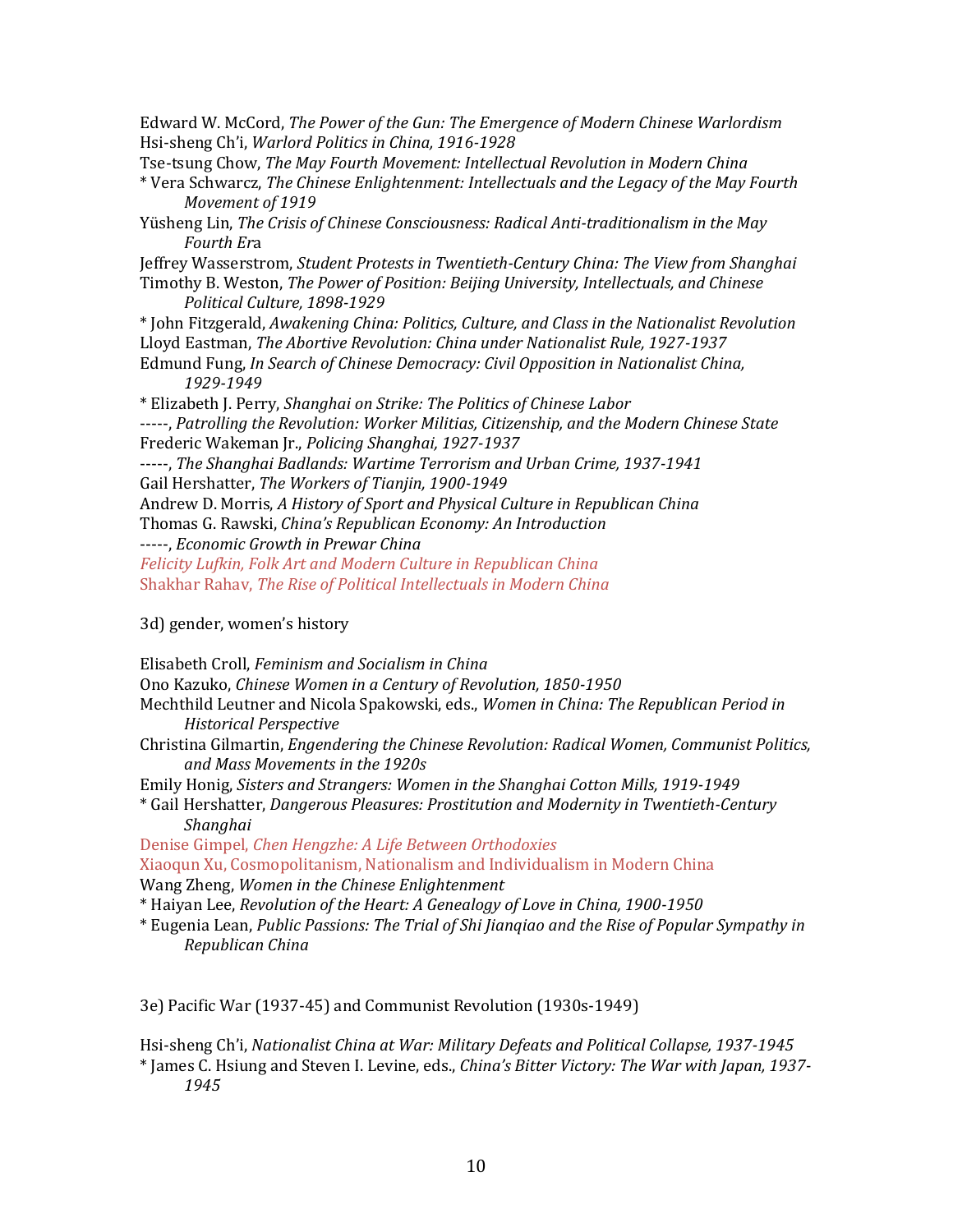David P. Barrett and Larry N. Shyu, eds., *China in the Anti-Japanese War, 1937-1945: Politics, Culture, and Society*

-----, *Chinese Collaboration with Japan, 1932-1945*

\* Hans J. van de Ven, *War and Nationalism in China, 1925-1945*

Timothy Brook, *Collaboration: Japanese Agents and Local Elites in Wartime China*

Lucien Bianco, *Peasants Without the Party: Grass-roots Movements in Twentieth-Century China*

\* -----, *Origins of the Chinese Revolution*

Arif Dirlik, *The Origins of Chinese Communism*

Hans van de Ven, *From Friend to Comrade: The Founding of the Chinese Communist Party, 1920-1927*

Wen-hsin Yeh, *Provincial Passages: Culture, Space, and the Origins of Chinese Communism* \* Harold R. Isaacs, *The Tragedy of the Chinese Revolution*

Kathleen Hartford and Steven M. Goldstein, eds., *Single Sparks: China's Rural Revolutions*

Raymond Wylie, *The Emergence of Maoism: Mao Tse-tung, Ch'en Po-ta, and the Search for Chinese Theory, 1935-1945*

Brantly Womack, *The Foundations of Mao Zedong's Political Thought, 1917-1935*

Yung-fa Chen, *Making Revolution: The Communist Movement in Eastern and Central China, 1937–1945*

David Goodman, *Social and Political Change in Revolutionary China: The Taihang Base Area in the War of Resistance to Japan, 1937-1945*

Ralph Thaxton, *Salt of the Earth: The Political Origins of Peasant Protest and Communist Revolution in China*

Micah Muscolino, *The Ecology of War in China*

Odoric Wou, *Mobilizing the Masses: Building Revolution in Henan*

Chongyi Feng and David Goodman, eds., *North China at War: The Social Ecology of Revolution, 1937-1945*

Tony Saich and Hans van de Ven, eds., *New Perspectives on the Chinese Communist Revolution*

Chalmers Johnson, *Peasant Nationalism and Communist Power: The Emergence of Revolutionary China, 1937-1945*

Diana Lary, *China's Civil War*

4. Maoist era 1949-1976

\* Franz Schurmann, *Ideology and Organization in Communist China* Andrew G. Walder, *China Under Mao: A Revolution Derailed*

William L. Parish and Martin King Whyte, *Village and Family in Contemporary China* 

-----, *Urban Life in Contemporary China* 

Richard C. Kraus, *Class Conflict in Chinese Socialism*

Timothy Creek, ed., *A Critical Introduction to Mao Zedong*

Chang-tai Hung, *Mao's New World: Political Culture in the Early People's Republic*

Joseph W. Esherick et al., eds., *The Chinese Cultural Revolution as History*

Lu Xiaobo and Elizabeth J. Perry*, Danwei: The Changing Chinese Workplace in Historical and Comparative Perspective* 

Jeremy Brown and Matthew D. Johnson, eds., *Maoism at the Grassroots*

\* Gail Hershatter, *The Gender of Memory: Rural Women and China's Collective Past* Elizabeth J. Perry and Li Xun, *Proletarian Power: Shanghai in the Cultural Revolution* Chang-tai Hung, *Mao's New World: Political Culture in the Early People's Republic*